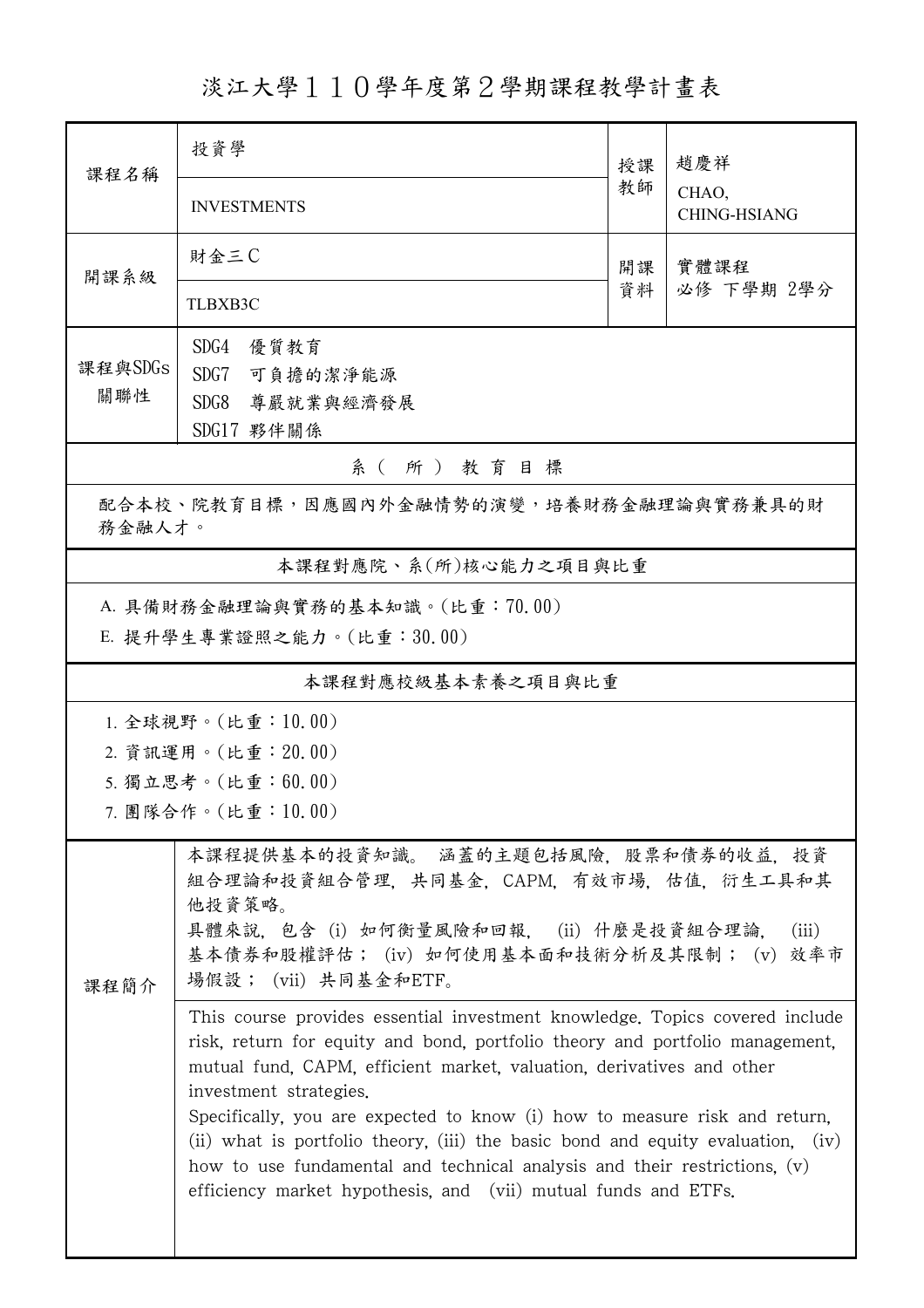## 本課程教學目標與認知、情意、技能目標之對應

將課程教學目標分別對應「認知(Cognitive)」、「情意(Affective)」與「技能(Psychomotor)」 的各目標類型。

一、認知(Cognitive):著重在該科目的事實、概念、程序、後設認知等各類知識之學習。

二、情意(Affective):著重在該科目的興趣、倫理、態度、信念、價值觀等之學習。

三、技能(Psychomotor):著重在該科目的肢體動作或技術操作之學習。

| 序<br>號         | 教學目標(中文)                                                                                                                                                                   |                                                  |      | 教學目標(英文)                                                                                                                                                                                                                                                                                                                                                                                                                                            |                                  |  |  |  |  |
|----------------|----------------------------------------------------------------------------------------------------------------------------------------------------------------------------|--------------------------------------------------|------|-----------------------------------------------------------------------------------------------------------------------------------------------------------------------------------------------------------------------------------------------------------------------------------------------------------------------------------------------------------------------------------------------------------------------------------------------------|----------------------------------|--|--|--|--|
| $\mathbf{1}$   | 教導學生充分了解: (i) 如何衡量<br>(ii) 什麼是投資組<br>風險和回報.<br>(iii) CAPM的含義及其<br>合理論.<br>對資產管理的影響,<br>(iv)<br>基本<br>债券和股權評估; (v) 如何使用<br>基本面和技術分析及其限制;<br>(vi) 效率市場假設; (vii) 共同<br>基金和ETF |                                                  |      | Specifically, you are expected to know (i) how to<br>measure risk and return, (ii) what is portfolio theory<br>and how to construct investment portfolio via<br>EXCEL, (iii) the meaning of CAPM and its<br>implication on asset management, (iv) the basic bond<br>and equity evaluation, $(v)$ how to use fundamental<br>and technical analysis and their restrictions, (vi)<br>efficiency market hypothesis, and (vii) mutual funds<br>and ETFs. |                                  |  |  |  |  |
|                | 教學目標之目標類型、核心能力、基本素養教學方法與評量方式                                                                                                                                               |                                                  |      |                                                                                                                                                                                                                                                                                                                                                                                                                                                     |                                  |  |  |  |  |
| 序號             | 目標類型                                                                                                                                                                       | 院、系 $(\hbox{\it f\hskip -2pt M})$<br>核心能力   基本素養 | 校級   | 教學方法                                                                                                                                                                                                                                                                                                                                                                                                                                                | 評量方式                             |  |  |  |  |
| $\mathbf{1}$   | 認知                                                                                                                                                                         | AE                                               | 1257 | 講述、討論                                                                                                                                                                                                                                                                                                                                                                                                                                               | 測驗、討論(含課<br>堂、線上)、報告(含口<br>頭、書面) |  |  |  |  |
|                | 授課進度表                                                                                                                                                                      |                                                  |      |                                                                                                                                                                                                                                                                                                                                                                                                                                                     |                                  |  |  |  |  |
| 週<br>欤         | 日期起訖                                                                                                                                                                       | 內 容 (Subject/Topics)                             |      |                                                                                                                                                                                                                                                                                                                                                                                                                                                     | 備註                               |  |  |  |  |
|                | $111/02/21$ ~<br>111/02/25                                                                                                                                                 | Investment                                       |      |                                                                                                                                                                                                                                                                                                                                                                                                                                                     |                                  |  |  |  |  |
| $\overline{2}$ | $111/02/28$ ~<br>111/03/04                                                                                                                                                 | CH 11 : The Efficient Market Hypothesis          |      |                                                                                                                                                                                                                                                                                                                                                                                                                                                     |                                  |  |  |  |  |
| 3              | $111/03/07$ ~<br>111/03/11                                                                                                                                                 | CH 12: Behavioral Finance and Technical Analysis |      |                                                                                                                                                                                                                                                                                                                                                                                                                                                     |                                  |  |  |  |  |
| 4              | $111/03/14$ ~<br>111/03/18                                                                                                                                                 | CH 14: Bond Prices and Yields                    |      |                                                                                                                                                                                                                                                                                                                                                                                                                                                     |                                  |  |  |  |  |
| 5              | $111/03/21$ ~<br>111/03/25                                                                                                                                                 | CH 16: Managing Bond Portfolios                  |      |                                                                                                                                                                                                                                                                                                                                                                                                                                                     |                                  |  |  |  |  |
| 6              | $111/03/28$ ~<br>111/04/01                                                                                                                                                 | CH 17: Macroeconomic and Industry Analysis       |      |                                                                                                                                                                                                                                                                                                                                                                                                                                                     |                                  |  |  |  |  |
|                | $111/04/04$ ~<br>111/04/08                                                                                                                                                 | 教學行政觀摩日                                          |      |                                                                                                                                                                                                                                                                                                                                                                                                                                                     |                                  |  |  |  |  |
| 8              | $111/04/11$ ~<br>111/04/15                                                                                                                                                 | CH 18: Equity Valuation Models                   |      |                                                                                                                                                                                                                                                                                                                                                                                                                                                     |                                  |  |  |  |  |
| 9              | $111/04/18$ ~<br>111/04/22                                                                                                                                                 | CH 19: Financial Statement Analysis              |      |                                                                                                                                                                                                                                                                                                                                                                                                                                                     |                                  |  |  |  |  |
| 10             | $111/04/25$ ~<br>111/04/29                                                                                                                                                 | 期中考試週                                            |      |                                                                                                                                                                                                                                                                                                                                                                                                                                                     |                                  |  |  |  |  |
| 11             | $111/05/02$ ~<br>111/05/06                                                                                                                                                 |                                                  |      | CH 20: Options Markets: Introduction                                                                                                                                                                                                                                                                                                                                                                                                                |                                  |  |  |  |  |